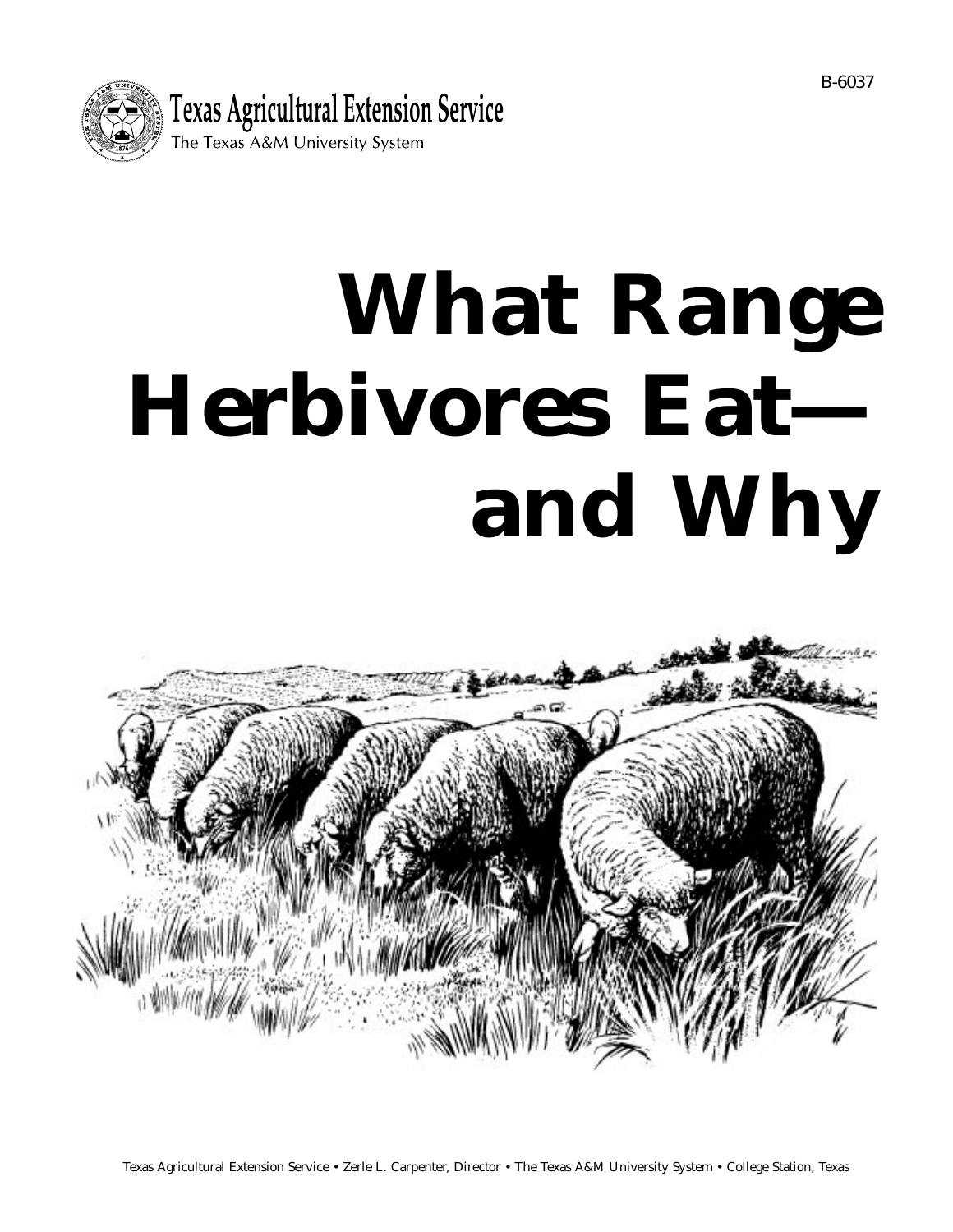# **What Range Herbivores Eat—and Why**

Robert K. Lyons, T.D.A. Forbes, and Rick Machen\*

Different range animals have different diets some eat grass, some eat browse (leaves from woody plants) and forbs (wildflowers, weeds, etc.), and some eat all three. The differences in their diets allow many types of range animals to coexist on the same range.

For many years, the major herbivores on Texas ranges were cattle, sheep, goats, deer, and horses. Recently, however, several new herbivore species (such as axis and fallow deer) have been introduced to Texas from Asia and Africa, and there is some isolated interest in reintroducing the American bison. With the introduction of new species and possible reintroduction of native species, it is important to understand the diets of different animals to determine which ones best fit different range habitats.

Although a herbivore is, by definition, a planteating animal, herbivores do not eat just any plant. For example, if a deer, which is adapted to eat forbs and browse, is forced to eat large amounts of grass, it will probably not perform as well as deer that eat forbs and browse.

The type of diet selected by range herbivores is determined by their mouth parts and the anatomy of their digestive systems. A sound understanding of what range herbivores eat and why will allow the landowner to use the rangeland resource more wisely and enable the animals to perform better.

# **What Range Herbivores Eat**

The diets of range herbivores vary among different species (Figure 1, page 2) and within the same species by season of the year (Figures 2 and 3, pages 4 and 5).

On an annual basis, bison eat mostly grass, a few forbs, and little browse (Figure 1). Cattle eat less grass, but more forbs and browse than bison. Horses are similar to bison and cattle in that they eat mostly grass and only small amounts of forbs and browse. Sheep eat less grass than either bison or cattle, slightly more forbs than cattle, and more than three times as much browse as cattle.

Goats eat about equal amounts of grass and browse and about the same amount of forbs as cattle. Because Spanish goats are more efficient browsers than Angora goats, they can maintain more browse in their diets than Angoras when browse is scarce. Spanish goats are more efficient browsers because

- they are taller and can browse at greater heights.
- they have less hair to get caught in denser brush.

Of the Texas range herbivores, deer—both white-tailed and mule—eat the most browse. Although mule deer appear to eat more browse and less forbs than white-tailed deer (Figures 1 & 3), these differences are probably due to the kinds of forage available. Diets often reflect availability of forage types: for example, deer prefer forbs, but browse is probably a more readily available food source during tough times.

Diets also vary from season to season. For example, cattle eat more grass in winter and less in spring; more forbs in spring and less in fall and winter; and more browse in fall and less in spring (Figure 2). In comparison, white-tailed deer consume more or less the same amount of grass across all seasons; more forbs in spring and less in winter; and more browse in winter and less in spring (Figure 3). The diets of some animals, like bison, are relatively stable across seasons (Figure 3).

Differences in the types of forages consumed by range herbivores are due to both internal (digestive system) and external (such as mouth size) physical differences among these animals. These physical differences have been used to classify herbivores into different feeding types.

# **Herbivore Feeding Types**

Animal digestive systems lack the enzymes required to break down or digest the chemical bonds found in the cell walls of plant material (cellulose). Animals that use cellulose can do so because they have microorganisms in their digestive systems that have the chemicals needed to digest it. Cellulose is digested by fermentation. Fermentation requires time and a conducive environment in the digestive system

<sup>\*</sup>Assistant Professor and Extension Range Specialist; Associate Professor, Grazing Ecology; Assistant Professor and Extension Livestock Specialist, The Texas A&M University System.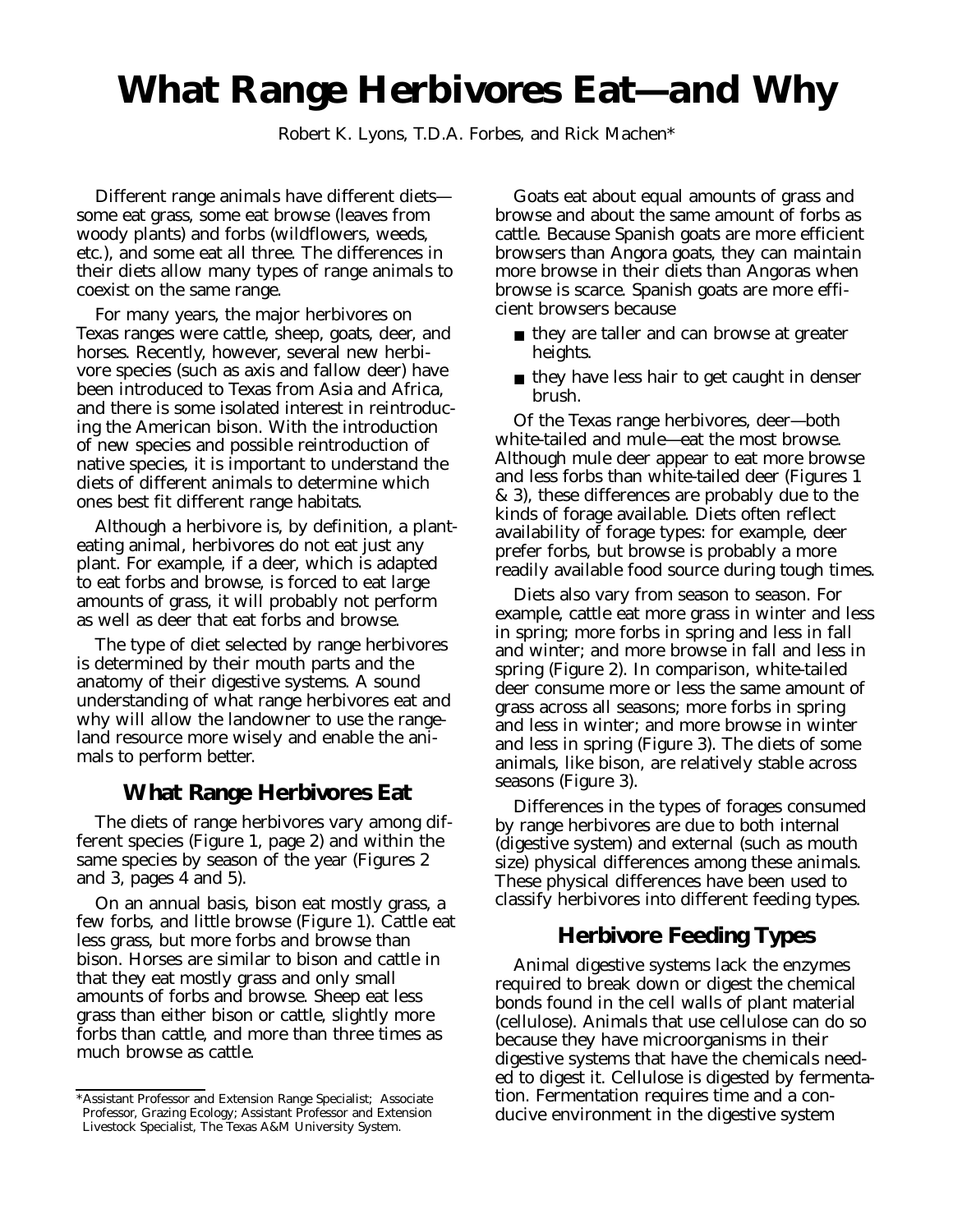

Figure 1. Average annual diet composition by percent grass, forbs (wildflowers, weeds, etc.) and browse (leaves of woody plants) for cattle (Edwards Plateau and South Texas), sheep (Edwards Plateau), goats (Edwards Plateau), bison (Colorado), white-tailed deer (Edwards Plateau and South Texas), mule deer (western United States), horses (western United States), pronghorn antelope (western United States), and elk (western United States) on rangeland (adapted from Vallentine 1990).

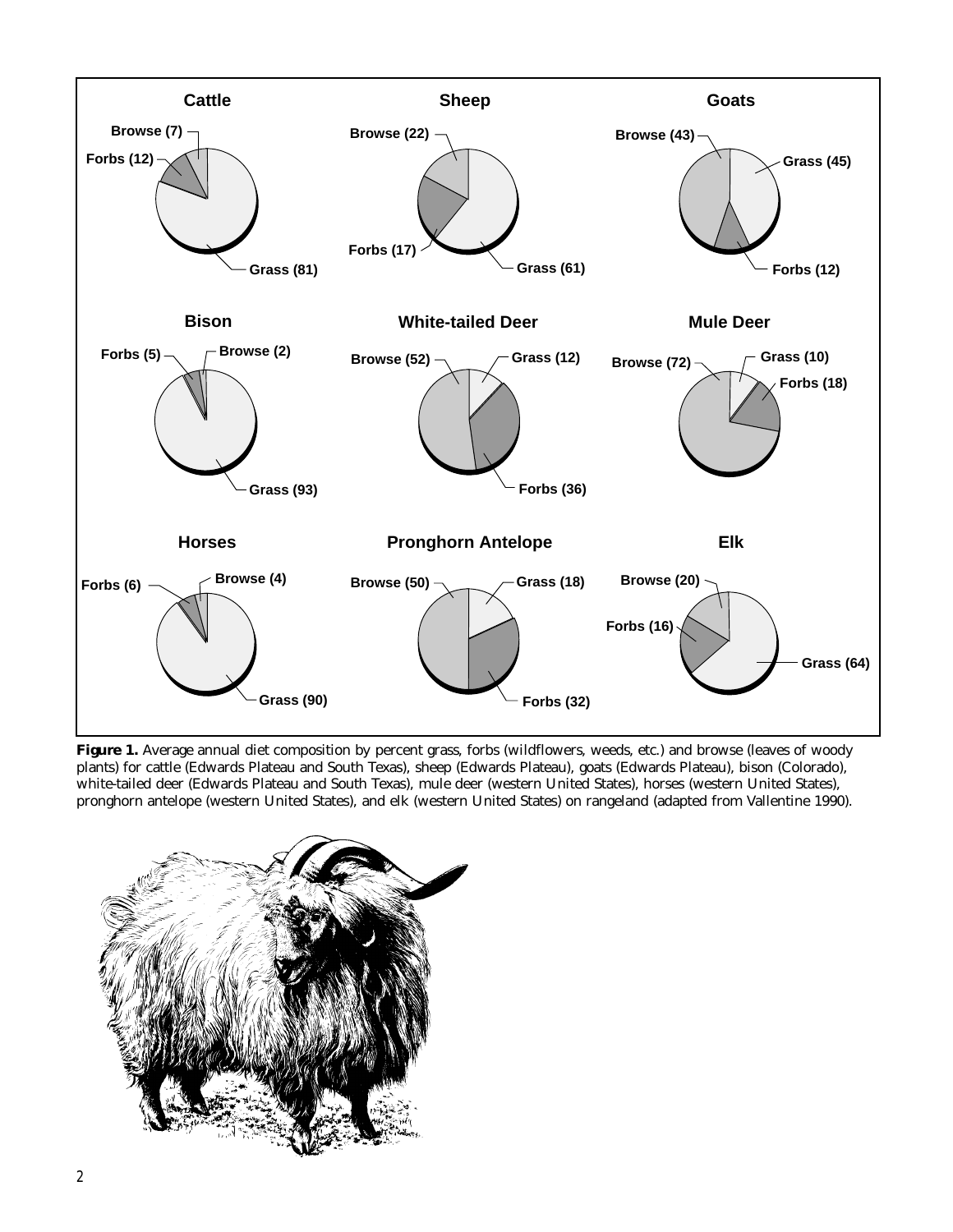where food can be held long enough for the microorganisms to break down the cellulose.

#### **Monogastrics**

Animals with one simple stomach, like horses and swine, are called "monogastrics." Most monogastrics do not use cellulose because they do not have a specialized part of the digestive system where fermentation can take place. Some monogastrics (like horses, rabbits) have either an enlarged stomach or areas in the large intestine and/or cecum where fermentation can take place. Monogastrics with an enlarged stomach (like the hippopotamus) are called "foregut fermentors" because fermentation occurs in the front part of the digestive system. Monogastrics in which fermentation occurs in the rear part of the digestive system are called "hindgut fermentors" (like the horse, zebra, and rhinoceros).

#### **Ruminants**

Ruminants are different from monogastrics because they have four compartments in the front part of their digestive systems and because they chew their cud. One of these compartments, the abomasum, is the same as the monogastric stomach. The rumen creates a physical restriction to the passage of food through the digestive system. For food to leave the rumen, the food particles must be small and heavy, which

requires rechewing and fermentation time in the rumen. About 155 ruminant species now exist in the world. Most large herbivores on Texas rangelands are ruminants (cattle, sheep, goats, and deer). Although camels and llamas chew their cud, they are not true ruminants because they lack one of the four compartments of a ruminant stomach.

#### **Feeding Type and Forage Availability**

Depending on the quality and quantity of the forage available, there are advantages and disadvantages to being a ruminant or hindgut fermentor.

If forage quality is low but forage quantity is abundant, hindgut fermentors have the advantage because there are no physical restrictions to food passage in their digestive systems—this allows food to move through the digestive system quickly. Consequently, animals with this kind of digestive system can meet their nutrient needs by eating large quantities of low-quality forage. In the same situation, a ruminant animal would be at a disadvantage because low-quality forage takes longer to break down, and the physical restrictions to food passage in their digestive systems limit the amount of forage

they can eat. Therefore, a ruminant animal would not be able to get enough low-quality forage through its digestive system to meet its nutrient needs.

If forage quantity is limited and forage quality is moderate, a ruminant would have the advantage because the physical restrictions to food passage hold forage in the digestive tract longer, allowing it to be digested more completely.

> Both hindgut fermentors and ruminants could be at a disadvantage if both forage quantity and quality are low. Hindgut fermentors are at a disad-

vantage in this situation

because they do not efficiently digest the forage, which passes rapidly through their digestive systems, and the limited forage supply may not allow them to eat enough to make up for the incomplete digestion. Because of the limited forage supply and the physical restrictions of the rumen, ruminants too may not be able to eat enough to meet their nutrient requirements.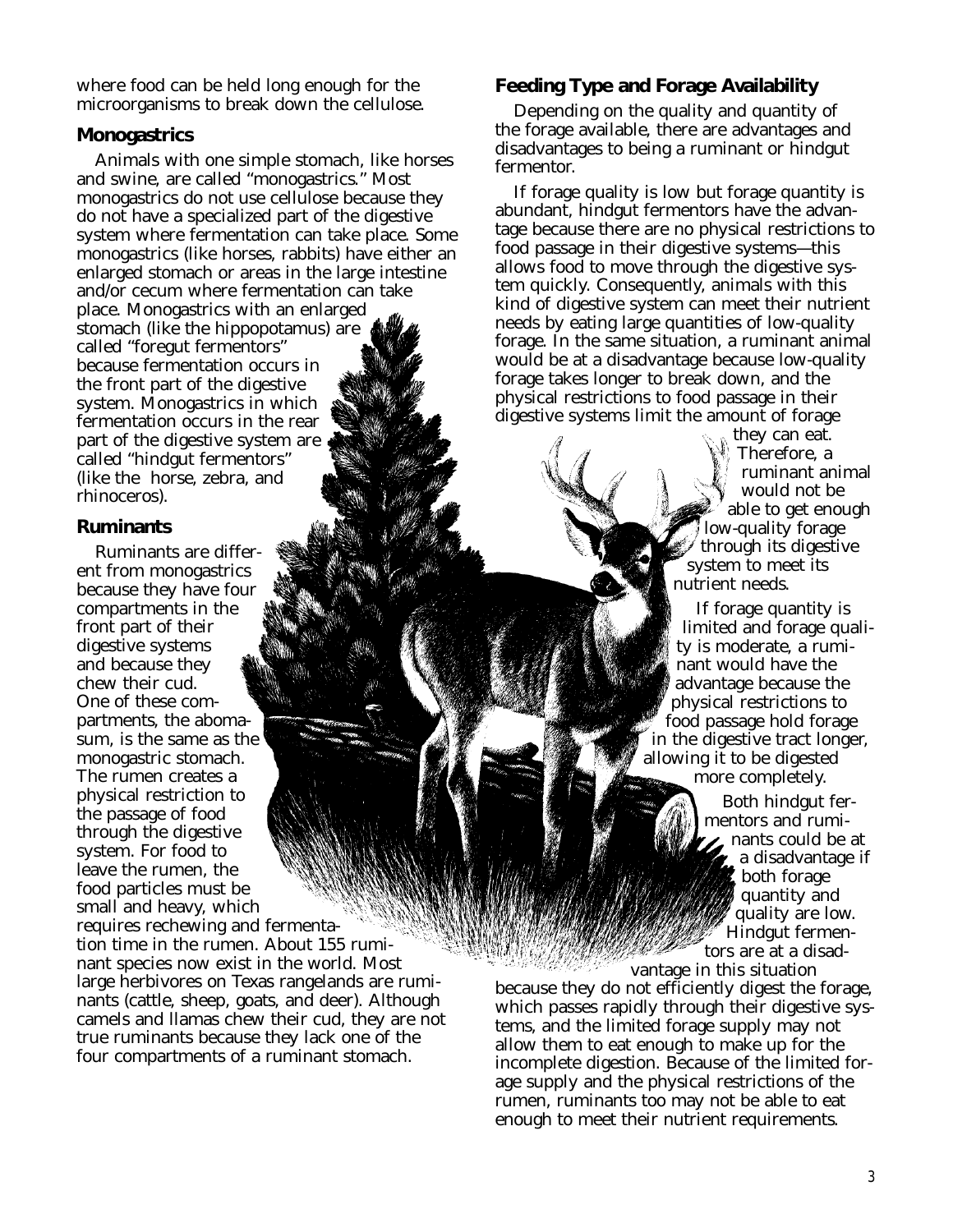

**Figure 2.** Average seasonal diet composition by percent grass, forbs (wildflowers, weeds, etc.) and browse (leaves of woody plants) for cattle (Edwards Plateau and South Texas), sheep (Edwards Plateau), and goats (Edwards Plateau), on rangeland (adapted from Vallentine 1990).

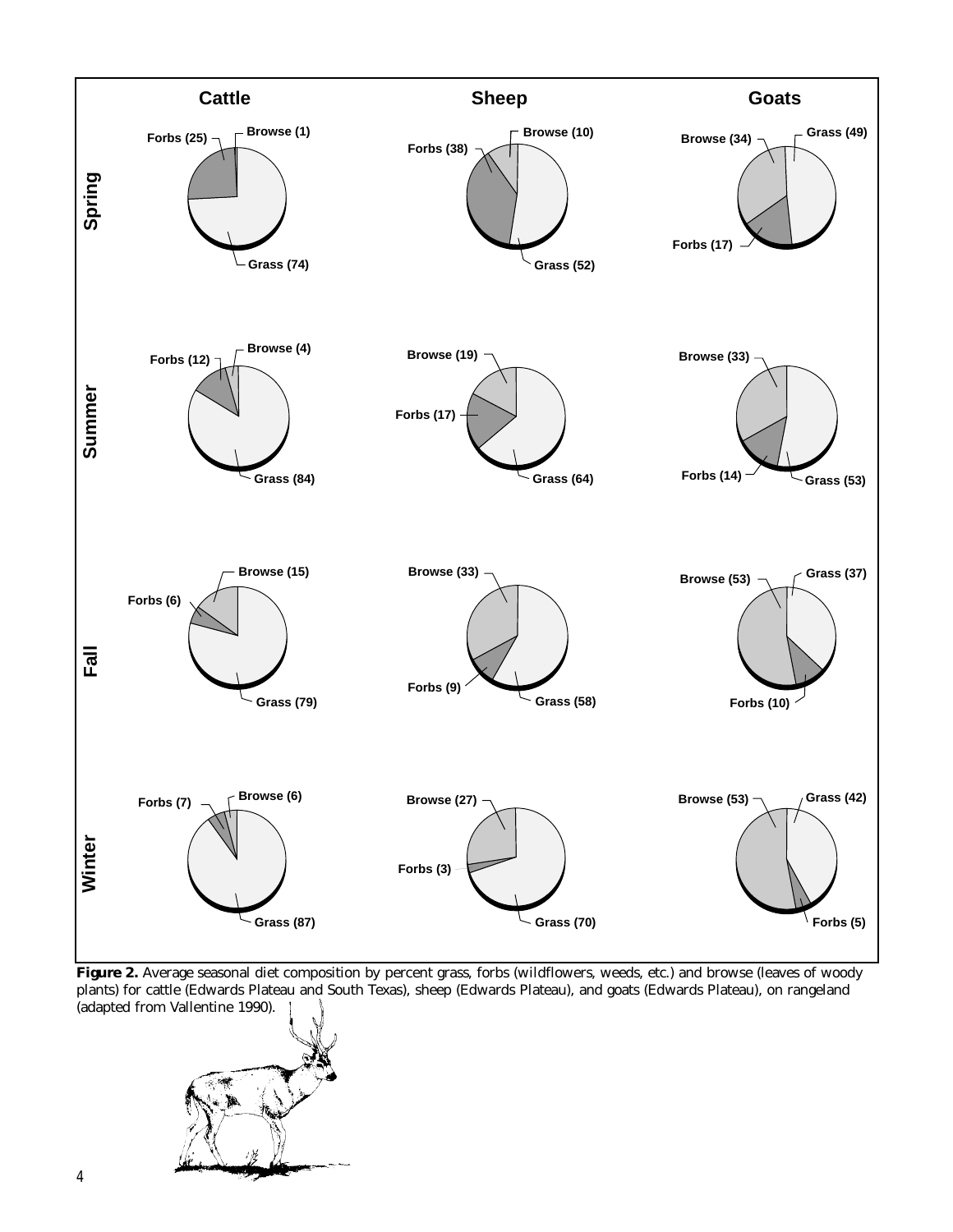

**Figure 3.** Average seasonal diet composition by percent grass, forbs (wildflowers, weeds, etc.) and browse (leaves of woody plants) for bison (Colorado), white-tailed deer (Edwards Plateau and South Texas), and mule deer (western United States) on rangeland (adapted from Vallentine 1990).

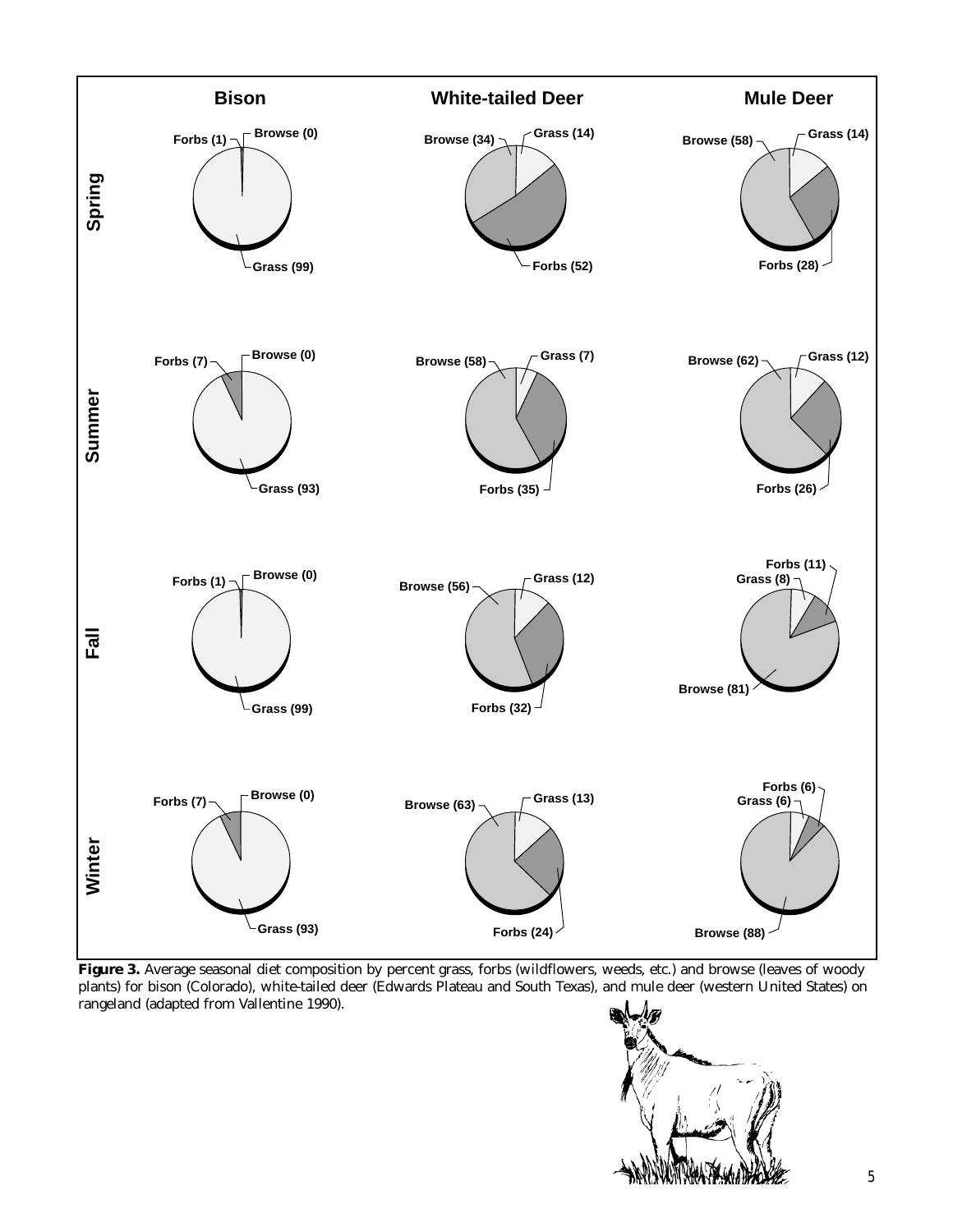In summary, different forage situations place hindgut fermentors and ruminants at relative advantages or disadvantages: hindgut fermentors have an advantage with high forage quantity and low quality; ruminants have an advantage with low quantity and moderate quality; and both are at a disadvantage with low quantity and low quality.

Not all ruminants are alike. Therefore, this group of herbivores deserves separate attention based on research findings of the past few years.

# **Ruminant Feeding Types**

Until recently, information about ruminant digestive systems came mostly from research on cattle and sheep and a few goat studies. Other ruminants were assumed to be similar to these domestic ruminants. Studies involving African ruminants with different diets have led to a better understanding of why these animals eat what they do. These studies indicate that diet selection by ruminants is closely related to differences in the anatomy of their digestive systems, beginning at the mouth and continuing to the hindgut. These studies have led to a classification system for ruminant feeding types.

Understanding this feeding type classification requires an understanding of how plant cells are constructed and the kinds of cells found in different plants. Plant cells have a cell wall and material (the cell contents) inside the cell. The cell wall holds the cell together and contains fiber which includes:

- Chemical compounds (cellulose and hemicellulose) that must be broken down by microorganisms before they can be used by animals.
- Compounds that cannot be digested (lignin).

If broken down, the digestible part of the cell wall provides sugars which can be used for animal nutrition. Cell contents contain easily digestible materials like starch, protein, sugars, fats, and oils. Microorganisms are not needed to break down these materials. Grasses, especially grass stems, older grass plants, and tropical grasses, contain large amounts of cell wall material, so they are difficult to digest. Forbs and woody plant leaves (browse) have thinner

cell walls compared to grasses and contain more cell contents, making them easier to digest.

The ruminant feeding types incorporate three overlapping categories. First, **browsers** are animals that eat plants and plant parts high in easily digestible cell contents (forbs and browse). About 40 percent of ruminants worldwide can be placed in this feeding type. Examples of this group on Texas rangelands include white-tailed and mule deer.

A second group, **grazers**, depends on fibercontaining plants like grasses; about 25 percent of all ruminants fall into this category. Texas examples of this group are cattle, bison, and blackbuck.

A third group, **intermediate feeders**, shifts its diet among grasses, forbs, and browse over the year and within seasons. About 35 percent of ruminants can be placed in this group. Texas examples of this group include pronghorn antelope, elk, goats, fallow deer, and nilgai.

Table 1 compares parts of the digestive systems of grazers and browsers. These differences determine the kinds of forage that animals within each category are adapted to use. For each comparison, Table 1 also indicates the importance of these differences to the feeding types.

#### **Competition Between Ruminant Types**

Figure 4 illustrates that many ruminants do not fit completely within these three categories but may, in fact, overlap another category. Within Figure 4, the farther to the right of the figure a species name appears, the more grass that species is expected to eat. On the other hand, the farther to the left a species name appears, the more forbs and browse that species is expected to eat.

Ruminants in the intermediate feeder category are expected to eat about equal amounts of

grass and browse and/or forbs, but these animals may overlap either grazers or browsers. For example, nilgai overlap with grazers, which indicates their diets would be expected to be more like that of cattle than white-tailed deer. The more overlap between species, the more similar their expected diets are and the more expected competition for forage. Horses, for example, which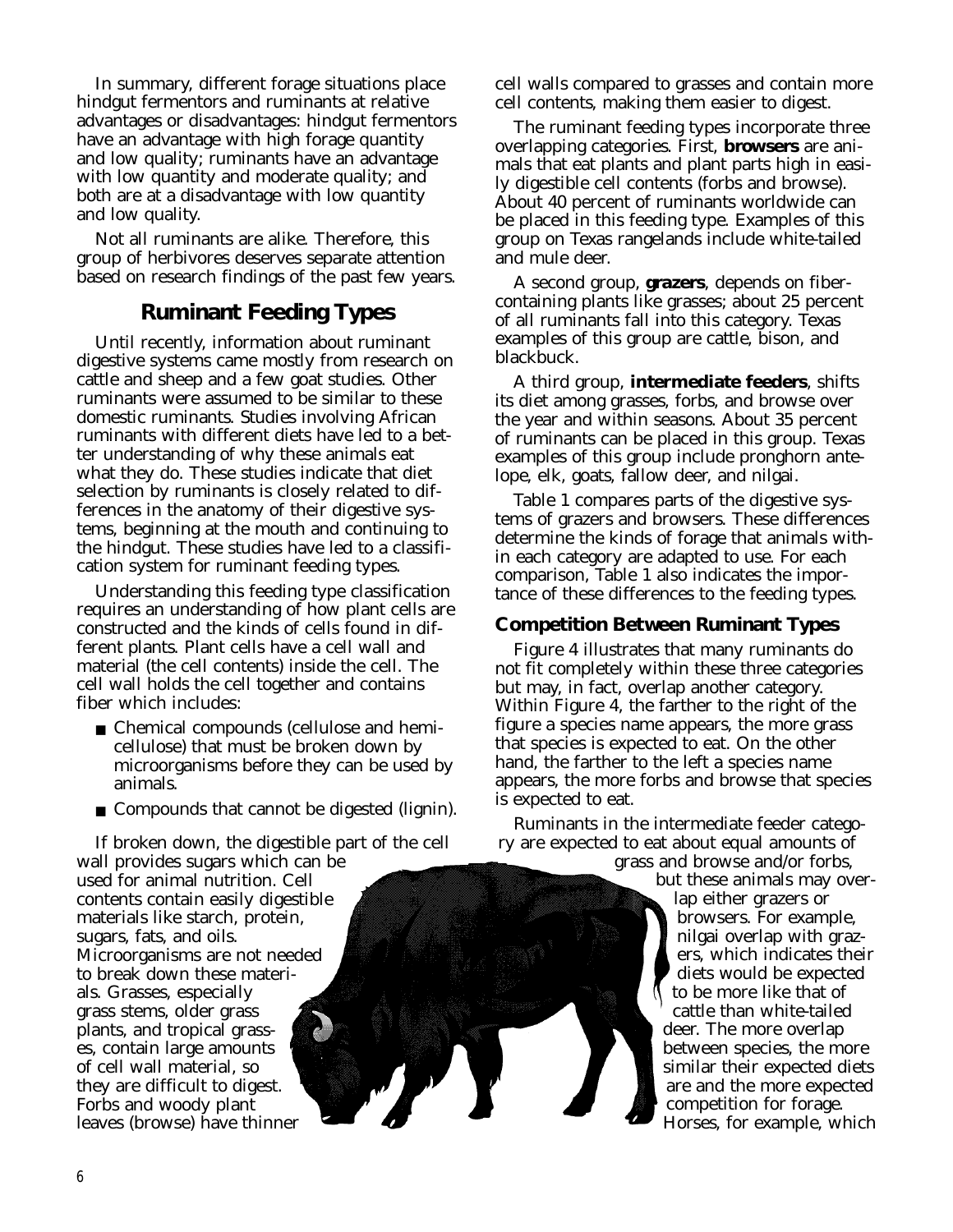| Comparison        | <b>Browsers</b>     | <b>Grazers</b> | Significance                                                                                                                                                                                                                                      |
|-------------------|---------------------|----------------|---------------------------------------------------------------------------------------------------------------------------------------------------------------------------------------------------------------------------------------------------|
| Mouth opening     | large, narrow       | small, wide    | Larger mouth opening allows stripping of twigs and gnawing of<br>flowers and fruit.                                                                                                                                                               |
| Lips              | flexible            | rigid          | Flexible lips allow more selectivity of plant parts eaten.                                                                                                                                                                                        |
| Tongue            | slender             | thick          | Browser uses slender tongue with lips to select individual plant parts.<br>Grazers wrap tongue around clumps of forage, not efficient for<br>individual leaf selection.                                                                           |
| Taste buds        | few                 | many           | Smell is probably more important in browser food selection and taste<br>avoidance is probably more important in grazers.                                                                                                                          |
| Teeth             | sharp               | flat           | Browsers can puncture plant material quickly releasing easily<br>fermented cell contents. Grazers grind food, cell walls freed for<br>microbial digestion.                                                                                        |
| Jaw muscles       | light               | heavy          | Heavy grazer muscles needed in grinding fibrous plant material.                                                                                                                                                                                   |
| Salivary glands   | large               | small          | Browsers need more saliva to keep rumen pH from becoming too<br>acidic from fermentation of large quantities of rapidly fermented<br>cell contents.                                                                                               |
| Rumen             | simple              | subdivided     | Allows food in the browser rumen to leave rapidly, a disadvantage<br>on high fiber forages like grass which require more fermentation<br>time. Grazers are able to hold food in rumen longer allowing high<br>fiber forages more time to ferment. |
|                   | small               | large          | Browsers cannot hold large quantities of food. Grazers can store<br>larger quantities of forage in the rumen which is an advantage with<br>slower fermenting high fiber forages.                                                                  |
| Rumen muscles     | light               | heavy          | Heavy muscles allow grazers to handle larger amounts of forage<br>held in rumen.                                                                                                                                                                  |
| Rumen papillae    | cover rumen<br>wall | lower rumen    | With an increase in these structures, absorption occurs over a<br>greater portion of the rumen in browsers allowing acids produced<br>during fermentation to exit the rumen quickly and help control<br>rumen pH.                                 |
| Reticulum<br>size | large               | small          | Small size, many and deep subdivisions hold forage in the grazer<br>rumen longer allowing more time for fermentation.                                                                                                                             |
| subdivisions      | few shallow         | many deep      |                                                                                                                                                                                                                                                   |
| Omasum            | small               | large          | Larger size provides more absorption surface.                                                                                                                                                                                                     |
| Liver             | large               | small          | Larger liver is needed to absorb more rapidly fermented cell contents<br>from browser rumens and to detoxify chemicals in browse.                                                                                                                 |
| Hindgut volume    | large               | small          | Larger volume indicates that hindgut fermentation is more important<br>in browsers. Less-digestible plant material which quickly exits the<br>browser rumen and undergoes additional fermentation in the hindgut<br>providing additional energy.  |

are non-ruminant grazers, would be very competitive with either bison or cattle grazing the same area because their diets are so similar. Because of their flexible diets, intermediate feeders are very competitive with both browsers and grazers. The impact of this competition is especially great for smaller animals.

Smaller animals have higher relative nutrient requirements and must, therefore, consume higher-quality diets. A small browser with high nutrient requirements and little flexibility in the diet to which it can adapt faces potential problems when it shares the same habitat and food source with an extremely flexible and competi-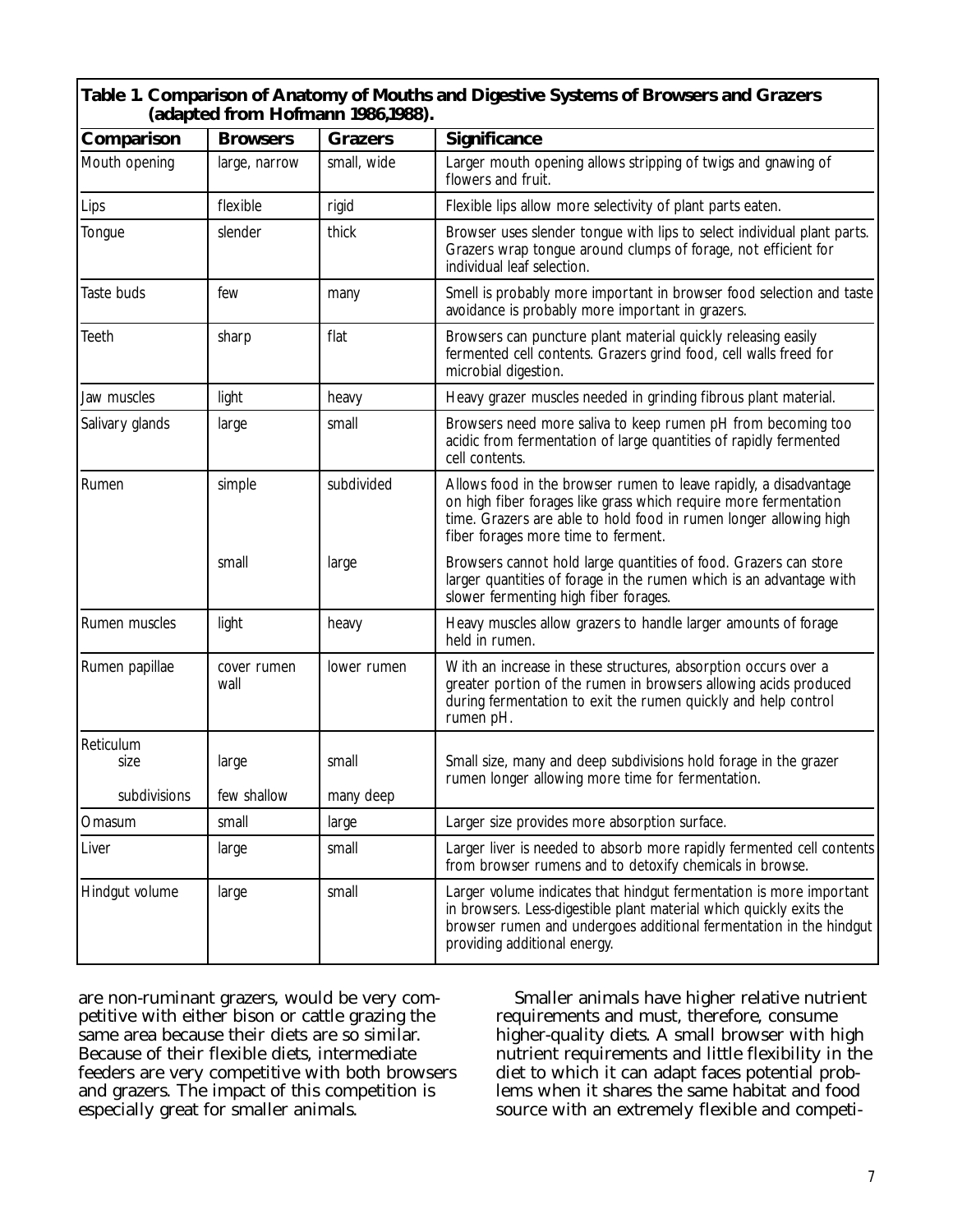

**Figure 4.** Feeding type classification for domestic livestock and native, Asian, and African wild ruminants. Some species overlap feeding types. The farther to the right a species name appears within a column, the more grass expected in the diet. The farther to the left a species name appears, the more forbs (wildflowers, weed, etc.) and browse (leaves form woody plants) expected in the diet. Intermediate feeders tend to shift their diets among grasses, forbs, and browse over the year and within seasons (Adapted from Hofmann 1986,1988; Mungall and Sheffield 1994).

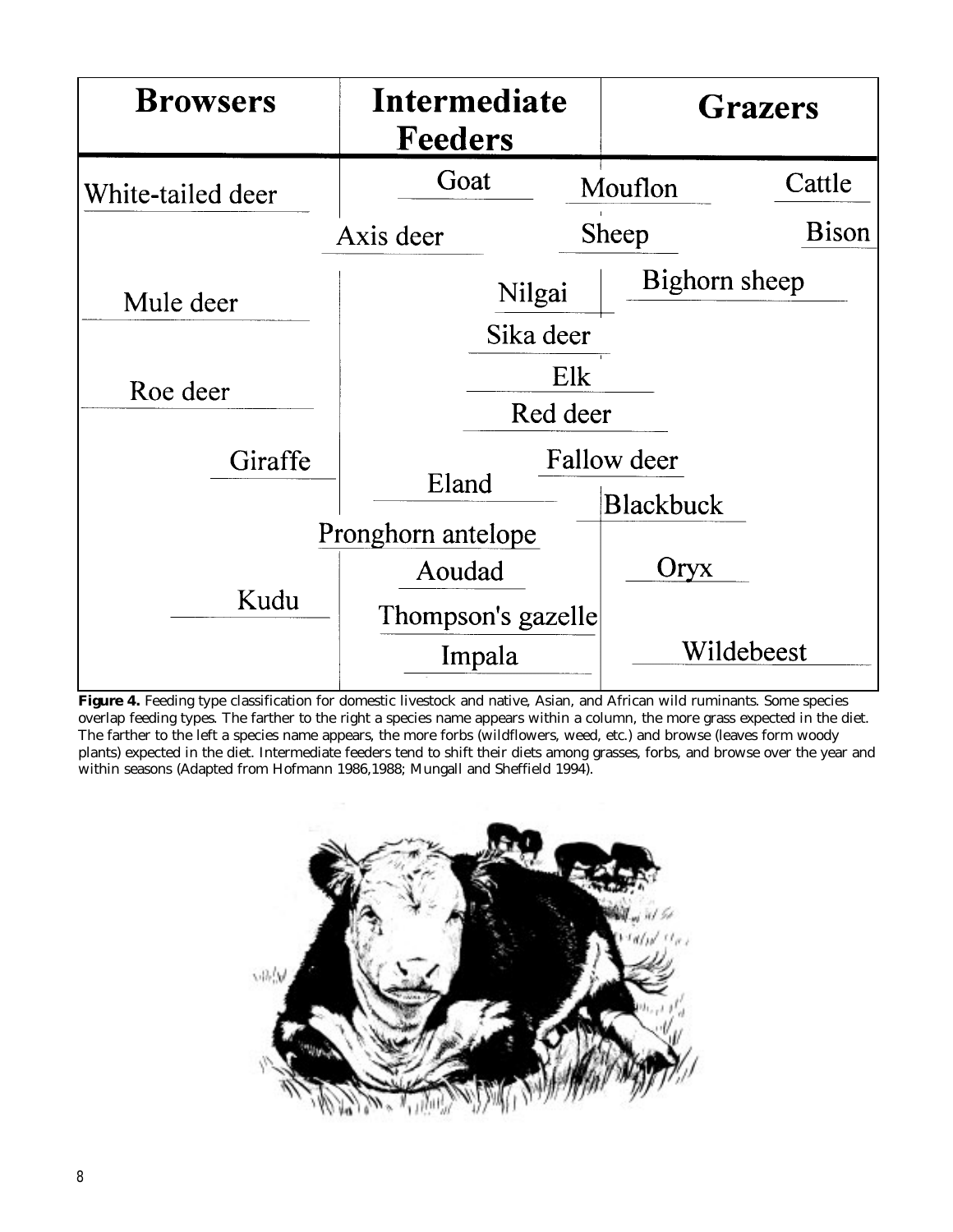tive intermediate feeder. One study illustrating this point was conducted at the Kerr Wildlife Area (Armstrong 1984). White-tailed deer (browsers) and sika deer (intermediate feeders) were placed in an enclosed pasture. At the end of the study, white-tailed deer were nonexistent and sika deer were abundant. When browse and forbs were significantly reduced in the pasture, white-tailed deer had no alternative forage source. Sika deer, however, were able to shift their diet to grass and survive.

### **Conclusions**

Range herbivores differ widely in the kinds of forages they are adapted to use. These differences are largely based on the anatomy of the animals. Most of the economically important range herbivores in Texas are ruminants.

In ruminants, the degree to which an animal can adapt to different diets is related to its feeding type, which is determined by its digestive anatomy. The least-adaptable ruminants are the browsers and grazers. Between these two groups are the intermediate feeders, which are extremely flexible in their diets and, therefore, the habitats they can use. Although grazers will eat browse and browsers will eat grass, they will not perform well when forced to shift their diets to these extremes. Understanding these differences in feeding types and which food sources are suitable for which animals can improve the landowner's ability to successfully manage different range herbivores.

## **For More Information**

Some information in this publication is taken from these sources:

- Armstrong, W.E. 1984. How to manage deer habitat: Edwards Plateau. In: *Proceedings of the 1984 International Ranchers Roundup*. Texas Agricultural Extension Service.
- Hofmann, R.R. 1986. Morphological evolutionary adaptations of the ruminant digestive system. In: A. Dobson and M.J. Dobson (eds.), *Aspects of digestive physiology in ruminants*. Comstock Publishing Associates, Cornell University Press, Ithaca, NY.
- Hofmann, R.R. 1988. Anatomy of the gastrointestinal tract. In: D.C. Church (ed.), *The ruminant animal: digestive physiology and nutrition*. Prentice Hall, Englewood Cliffs, NJ.
- Mungall, E.C. and W.J. Sheffield. 1994. *Exotics on the range*. Texas A&M University Press, College Station.
- Vallentine, J.F. 1990. *Grazing management*. Academic Press, Inc., San Diego, CA.